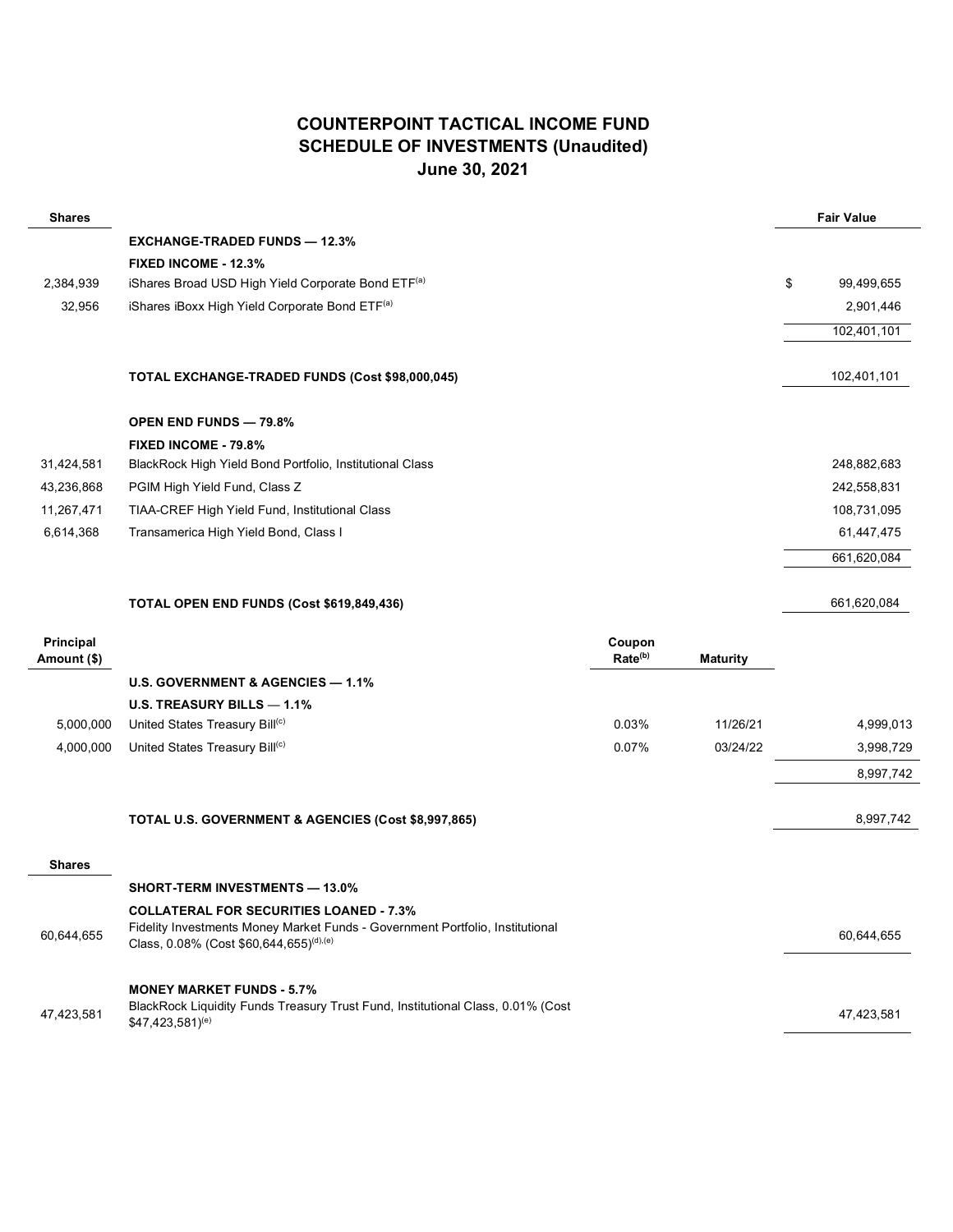|                                                        |   | <b>Fair Value</b> |
|--------------------------------------------------------|---|-------------------|
| TOTAL SHORT-TERM INVESTMENTS (Cost \$108,068,236)      |   | 108,068,236       |
| <b>TOTAL INVESTMENTS - 106.2% (Cost \$834,915,582)</b> | S | 881.087.163       |
| LIABILITIES IN EXCESS OF OTHER ASSETS - (6.2)%         |   | (51, 352, 524)    |
| <b>NET ASSETS - 100.0%</b>                             |   | 829,734,639       |

ETF - Exchange-Traded Fund

(a) All or a portion of the security is on loan. The total fair value of the securities on loan as of June 30, 2021 was \$59,439,707.

(b) Discount rate at time of purchase.

(c) All or a portion of this security is pledged as collateral for total return swaps. As of June 30, 2021, the value of the pledged portion is \$8,997,742.

(d) Security was purchased with cash received as collateral for securities on loan at June 30, 2021. Total collateral had a value of \$60,644,655 at June 30, 2021.

 $(e)$  Rate disclosed is the seven day effective yield as of June 30, 2021.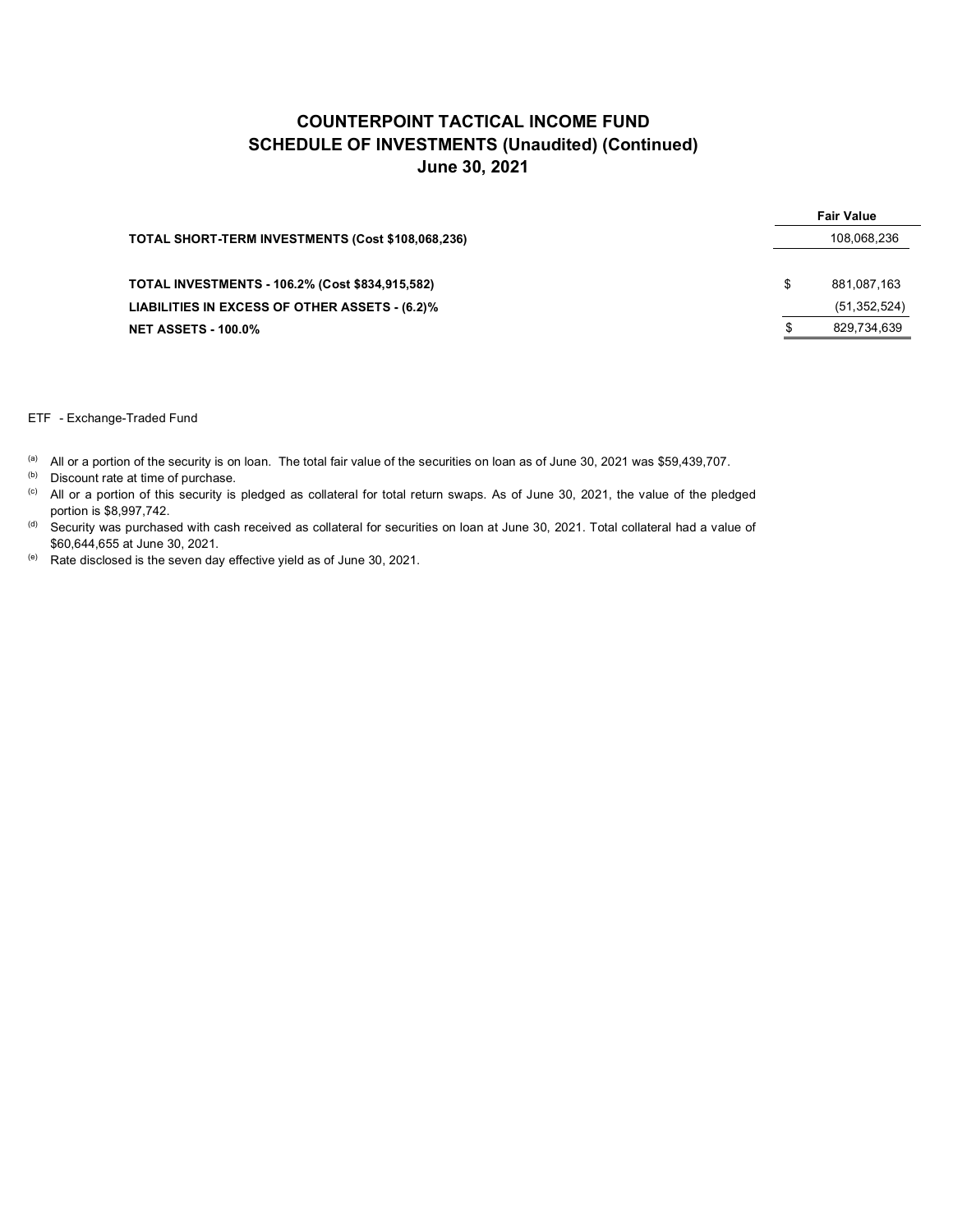#### **COUNTERPOINT TACTICAL INCOME FUND**

**SCHEDULE OF INVESTMENTS (Unaudited) (Continued) June 30, 2021**

**TOTAL RETURN SWAPS**

| <b>Description</b>                          | Currency   | Index                       | Spread  | Counterparty  | Number Of<br>Contracts | <b>Maturity</b><br>Date | <b>Notional</b><br>Amount | <b>Upfront</b><br>Payments |  | Unrealized<br>Appreciation/(Depreciation) |
|---------------------------------------------|------------|-----------------------------|---------|---------------|------------------------|-------------------------|---------------------------|----------------------------|--|-------------------------------------------|
| Long                                        |            |                             |         |               |                        |                         |                           |                            |  |                                           |
| iShares iBoxx High Yield Corporate Bond ETF | <b>USD</b> | 1 Month USD Libor           | (1.50)% | Goldman Sachs | 184,000                | 4/10/2024               | 16.052.160                |                            |  | 147.200                                   |
| iShares iBoxx High Yield Corporate Bond ETF | <b>USD</b> | 1 Month USD Libor           | (1.35)% | Goldman Sachs | 137.481                | 5/30/2024               | 12.046.085                |                            |  | 57.742                                    |
| iShares iBoxx High Yield Corporate Bond ETF | USD        | Overnight Bank Funding Rate | (0.45)% | JP Morgan     | 172,319                | 6/3/2024                | 15,038,038                |                            |  | 132,927                                   |
|                                             |            |                             |         |               |                        |                         |                           |                            |  | 337,869                                   |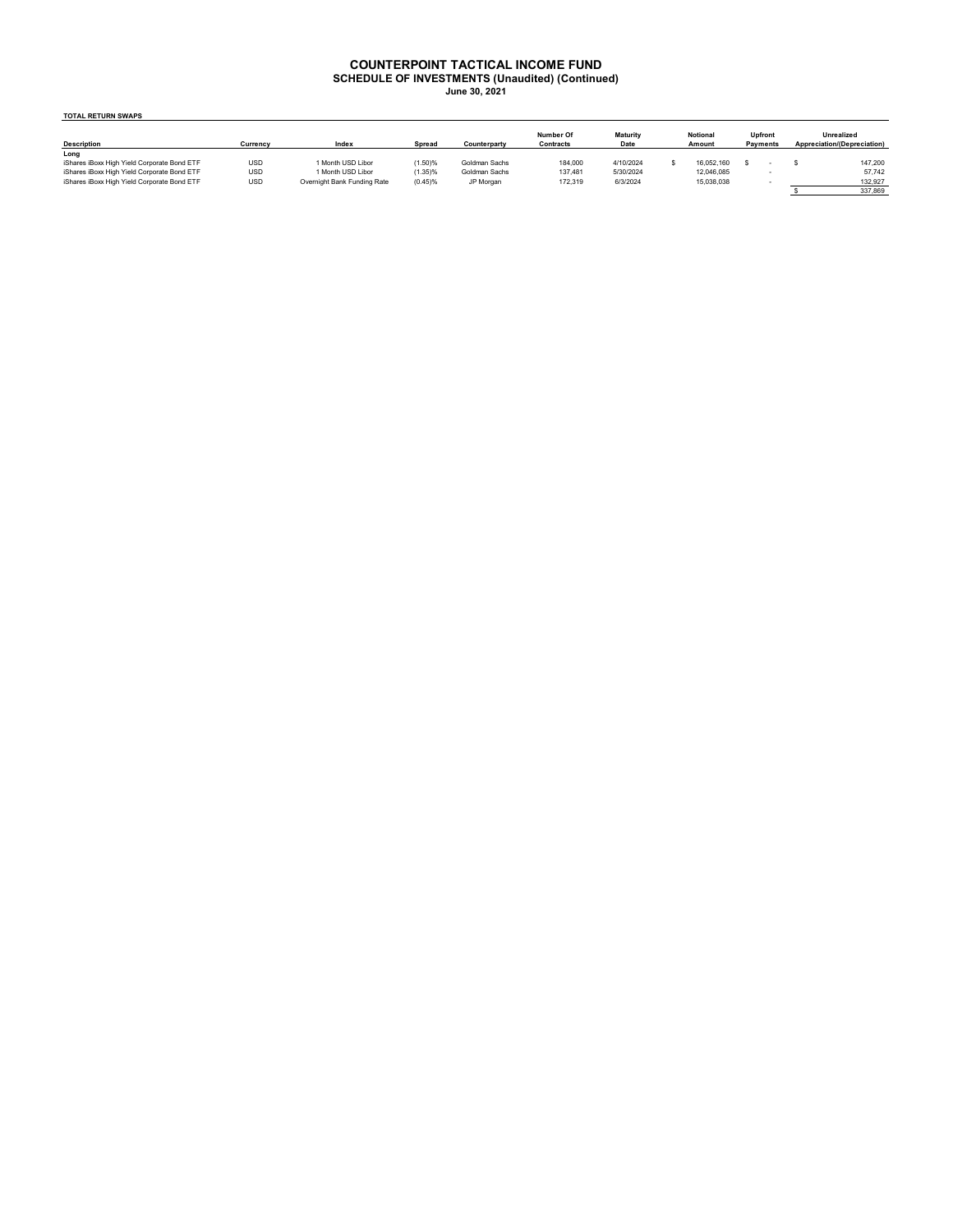| <b>Shares</b> |                                                             | <b>Fair Value</b> |
|---------------|-------------------------------------------------------------|-------------------|
|               | <b>COMMON STOCKS - 35.8%</b>                                |                   |
|               | <b>AEROSPACE &amp; DEFENSE - 0.2%</b>                       |                   |
| 389           | Howmet Aerospace, Inc. (a)                                  | \$<br>13,409      |
|               | <b>APPAREL &amp; TEXTILE PRODUCTS - 0.2%</b>                |                   |
| 133           | Columbia Sportswear Company                                 | 13,082            |
|               | <b>AUTOMOTIVE - 1.4%</b>                                    |                   |
| 1,279         | American Axle & Manufacturing Holdings, Inc. <sup>(a)</sup> | 13,238            |
| 881           | Ford Motor Company                                          | 13,092            |
| 399           | <b>Gentex Corporation</b>                                   | 13,203            |
| 836           | Modine Manufacturing Company <sup>(a)</sup>                 | 13,868            |
| 1,551         | Superior Industries International, Inc. <sup>(a)</sup>      | 13,370            |
| 577           | Tata Motors Ltd. - ADR(a)                                   | 13,144            |
|               |                                                             | 79,915            |
|               | <b>BANKING - 0.2%</b>                                       |                   |
| 1,061         | Old Second Bancorp, Inc.                                    | 13,156            |
|               | <b>CHEMICALS - 0.7%</b>                                     |                   |
| 1,927         | ICL Group Ltd.                                              | 13,219            |
| 408           | Valvoline, Inc.                                             | 13,244            |
| 495           | Westlake Chemical Partners, L.P.                            | 13,325            |
|               |                                                             | 39,788            |
|               | <b>COMMERCIAL SUPPORT SERVICES - 0.7%</b>                   |                   |
| 97            | FTI Consulting, Inc. <sup>(a)</sup>                         | 13,251            |
| 570           | H&R Block, Inc.                                             | 13,383            |
| 2,099         | RR Donnelley & Sons Company (a)                             | 13,182            |
|               |                                                             | 39,816            |
|               | <b>CONSTRUCTION MATERIALS - 0.2%</b>                        |                   |
| 136           | Owens Corning                                               | 13,314            |
|               |                                                             |                   |
|               | <b>CONSUMER SERVICES - 0.5%</b>                             |                   |
| 363           | Carriage Services, Inc.                                     | 13,420            |
| 250           | Service Corp International                                  | 13,398            |
|               |                                                             | 26,818            |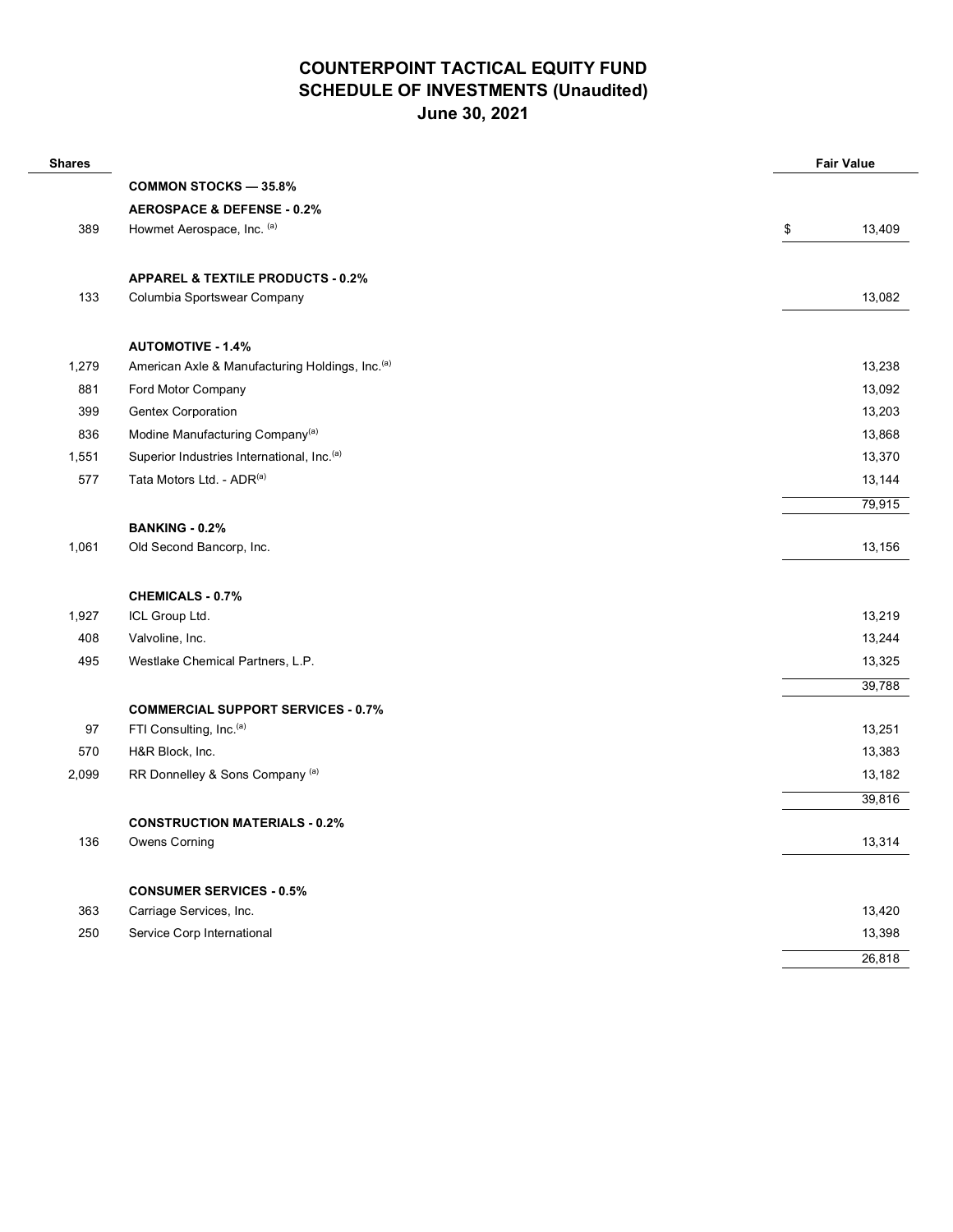| <b>Shares</b> |                                                    | <b>Fair Value</b> |
|---------------|----------------------------------------------------|-------------------|
|               | <b>COMMON STOCKS - 35.8% (Continued)</b>           |                   |
|               | <b>E-COMMERCE DISCRETIONARY - 0.2%</b>             |                   |
| 192           | eBay, Inc.                                         | \$<br>13,480      |
|               | <b>ELECTRIC UTILITIES - 0.2%</b>                   |                   |
| 706           | Vistra Corporation                                 | 13,096            |
|               | <b>ELECTRICAL EQUIPMENT - 1.2%</b>                 |                   |
| 227           | BWX Technologies, Inc.                             | 13,193            |
| 277           | <b>Carrier Global Corporation</b>                  | 13,463            |
| 160           | <b>Cognex Corporation</b>                          | 13,448            |
| 32            | Generac Holdings, Inc.(a)                          | 13,285            |
| 162           | Trimble, Inc. <sup>(a)</sup>                       | 13,256            |
|               |                                                    | 66,645            |
|               | <b>ENGINEERING &amp; CONSTRUCTION - 0.5%</b>       |                   |
| 150           | MYR Group, Inc. <sup>(a)</sup>                     | 13,638            |
| 2,284         | Orion Group Holdings, Inc. <sup>(a)</sup>          | 13,133            |
|               |                                                    | 26,771            |
|               | <b>ENTERTAINMENT CONTENT - 0.7%</b>                |                   |
| 138           | Activision Blizzard, Inc.                          | 13,171            |
| 92            | Electronic Arts, Inc.                              | 13,233            |
| 74            | Take-Two Interactive Software, Inc. <sup>(a)</sup> | 13,099            |
|               |                                                    | 39,503            |
|               | FOOD - 0.5%                                        |                   |
| 246           | Herbalife Nutrition Ltd. <sup>(a)</sup>            | 12,972            |
| 165           | Lamb Weston Holdings, Inc.                         | 13,308            |
|               |                                                    | 26,280            |
|               | GAS & WATER UTILITIES - 0.2%                       |                   |
| 876           | Suburban Propane Partners, L.P.                    | 13,438            |
|               | <b>HOME &amp; OFFICE PRODUCTS - 0.7%</b>           |                   |
| 1,554         | <b>ACCO Brands Corporation</b>                     | 13,411            |
| 344           | Tempur Sealy International, Inc.                   | 13,482            |
| 61            | <b>Whirlpool Corporation</b>                       | 13,299            |
|               |                                                    | 40,192            |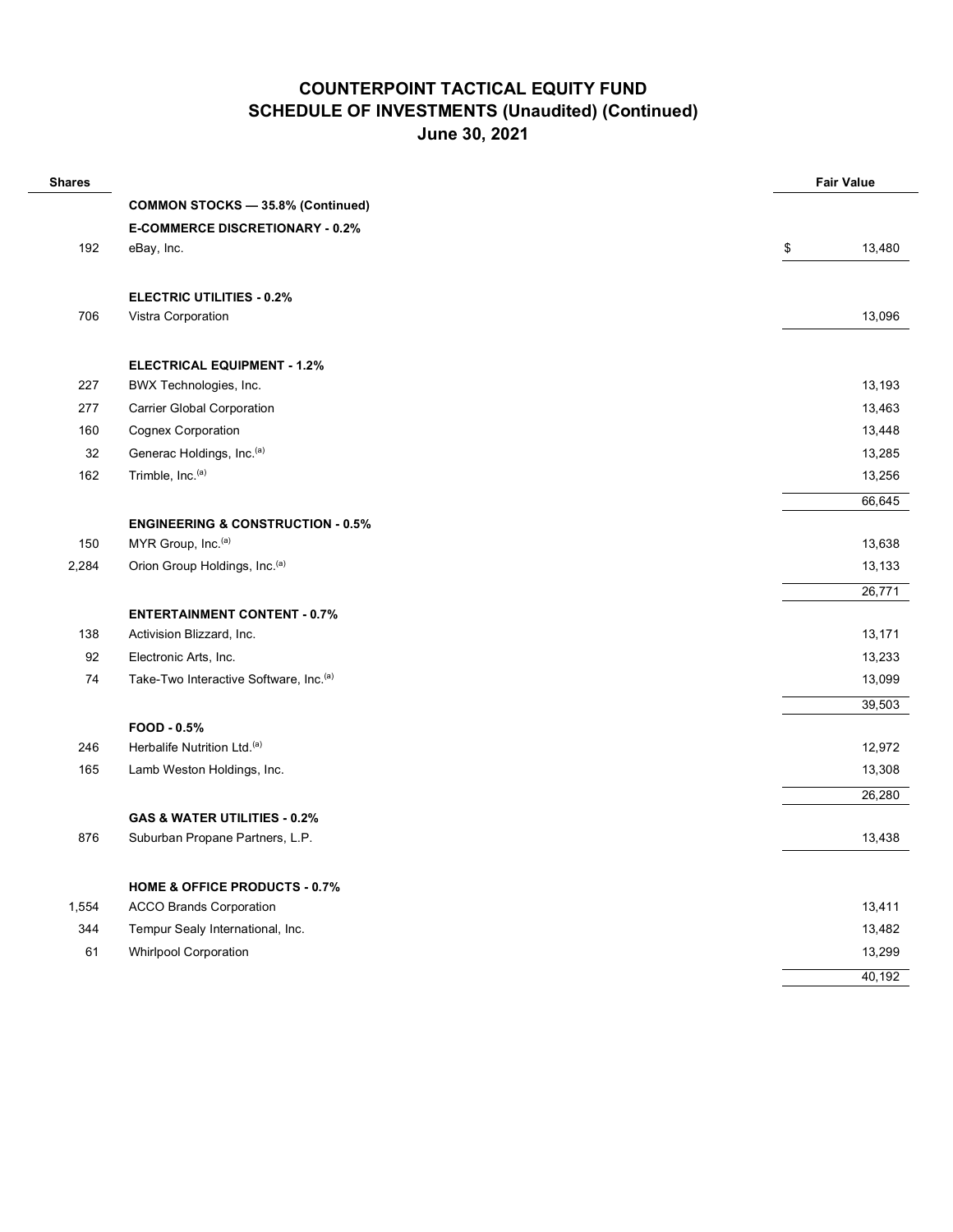| <b>Shares</b> |                                                 |    | <b>Fair Value</b> |  |  |
|---------------|-------------------------------------------------|----|-------------------|--|--|
|               | <b>COMMON STOCKS - 35.8% (Continued)</b>        |    |                   |  |  |
|               | <b>HOME CONSTRUCTION - 1.4%</b>                 |    |                   |  |  |
| 685           | Beazer Homes USA, Inc. <sup>(a)</sup>           | \$ | 13,214            |  |  |
| 196           | Century Communities, Inc.                       |    | 13,042            |  |  |
| 147           | DR Horton, Inc.                                 |    | 13,284            |  |  |
| 243           | PulteGroup, Inc.                                |    | 13,261            |  |  |
| 505           | Taylor Morrison Home Corporation <sup>(a)</sup> |    | 13,342            |  |  |
| 617           | Tri Pointe Homes, Inc. <sup>(a)</sup>           |    | 13,222            |  |  |
|               |                                                 |    | 79,365            |  |  |
|               | <b>INDUSTRIAL SUPPORT SERVICES - 0.2%</b>       |    |                   |  |  |
| 252           | Triton International Ltd.                       |    | 13,190            |  |  |
|               |                                                 |    |                   |  |  |
|               | <b>INSTITUTIONAL FINANCIAL SERVICES - 0.5%</b>  |    |                   |  |  |
| 110           | Cboe Global Markets, Inc.                       |    | 13,096            |  |  |
| 483           | Virtu Financial, Inc., Class A                  |    | 13,345            |  |  |
|               |                                                 |    | 26,441            |  |  |
|               | <b>INSURANCE - 2.3%</b>                         |    |                   |  |  |
| 106           | American Financial Group, Inc.                  |    | 13,220            |  |  |
| 341           | Arch Capital Group Ltd. <sup>(a)</sup>          |    | 13,279            |  |  |
| 293           | Brighthouse Financial, Inc. <sup>(a)</sup>      |    | 13,343            |  |  |
| 249           | Brown & Brown, Inc.                             |    | 13,232            |  |  |
| 97            | Hanover Insurance Group, Inc. (The)             |    | 13,157            |  |  |
| 179           | Kemper Corporation                              |    | 13,228            |  |  |
| 209           | Mercury General Corporation                     |    | 13,575            |  |  |
| 529           | Old Republic International Corporation          |    | 13,177            |  |  |
| 135           | Progressive Corporation                         |    | 13,258            |  |  |
| 578           | Radian Group, Inc.                              |    | 12,861            |  |  |
|               |                                                 |    | 132,330           |  |  |
|               | <b>INTERNET MEDIA &amp; SERVICES - 0.7%</b>     |    |                   |  |  |
| 151           | GoDaddy, Inc., Class A(a)                       |    | 13,131            |  |  |
| 2,323         | TrueCar, Inc. <sup>(a)</sup>                    |    | 13,125            |  |  |
| 57            | VeriSign, Inc.(a)                               |    | 12,978            |  |  |
|               |                                                 |    | 39,234            |  |  |
|               | <b>LEISURE FACILITIES &amp; SERVICES - 1.9%</b> |    |                   |  |  |
| 2,178         | Arcos Dorados Holdings, Inc., Class A           |    | 13,003            |  |  |
| 221           | <b>Boyd Gaming Corporation</b>                  |    | 13,589            |  |  |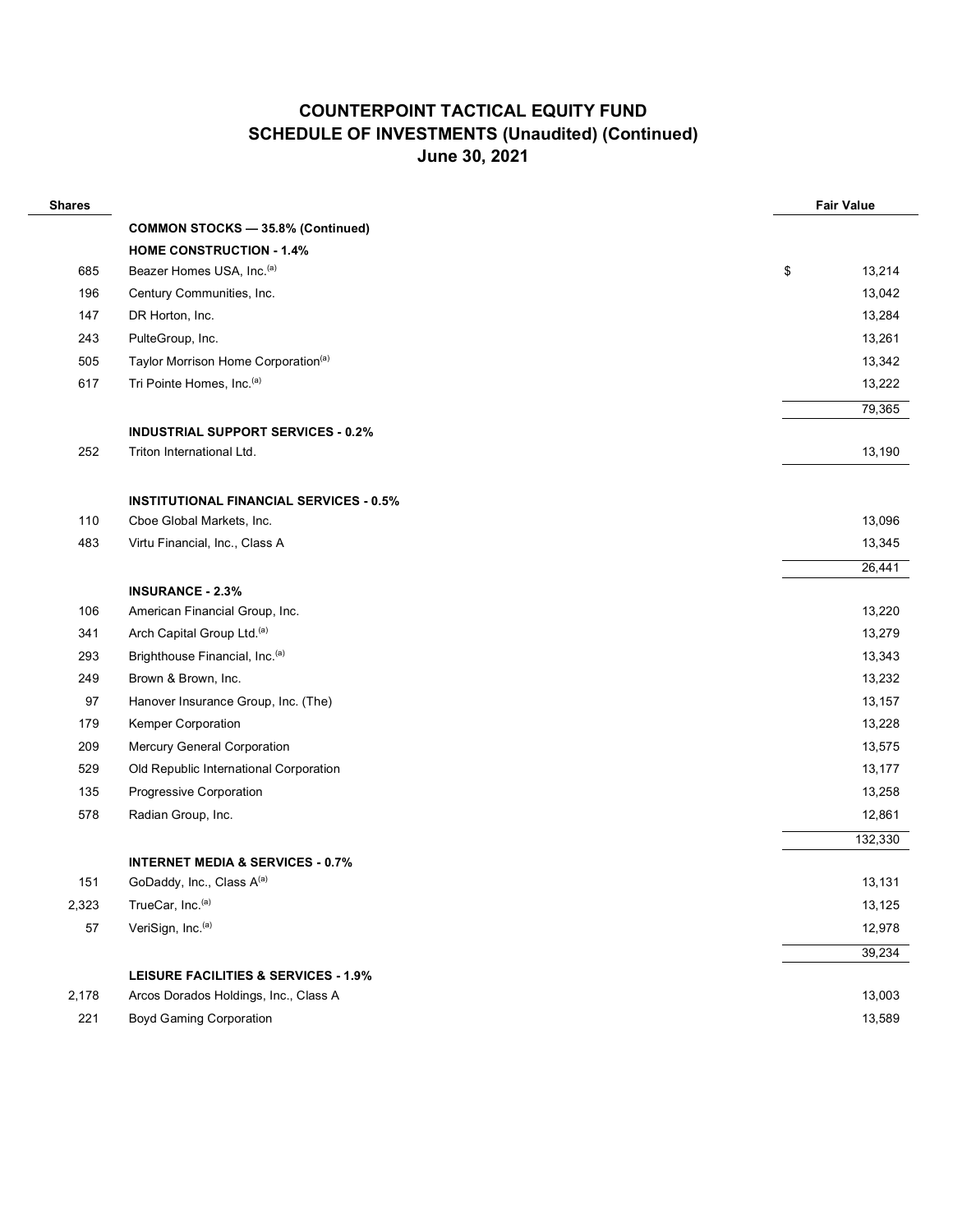| <b>Shares</b> |                                                  | <b>Fair Value</b> |
|---------------|--------------------------------------------------|-------------------|
|               | <b>COMMON STOCKS - 35.8% (Continued)</b>         |                   |
|               | LEISURE FACILITIES & SERVICES - 1.9% (Continued) |                   |
| 1,367         | Del Taco Restaurants, Inc.                       | \$<br>13,684      |
| 112           | Jack in the Box, Inc.                            | 12,481            |
| 1,218         | ONE Group Hospitality, Inc. (a)                  | 13,422            |
| 324           | Red Rock Resorts, Inc., Class A                  | 13,771            |
| 176           | Scientific Games Corporation <sup>(a)</sup>      | 13,629            |
| 113           | Yum! Brands, Inc.                                | 12,998            |
|               |                                                  | 106,577           |
|               | <b>LEISURE PRODUCTS - 0.7%</b>                   |                   |
| 135           | <b>Brunswick Corporation</b>                     | 13,449            |
| 98            | Polaris, Inc.                                    | 13,422            |
| 296           | Vista Outdoor, Inc. <sup>(a)</sup>               | 13,699            |
|               |                                                  | 40,570            |
|               | <b>METALS &amp; MINING - 0.9%</b>                |                   |
| 705           | Constellium S.E. <sup>(a)</sup>                  | 13,360            |
| 1,516         | Nexa Resources S.A.                              | 13,295            |
| 1,922         | SunCoke Energy, Inc.                             | 13,723            |
| 588           | Vale S.A. - ADR                                  | 13,412            |
|               |                                                  | 53,790            |
|               | <b>MORTGAGE FINANCE - 0.2%</b>                   |                   |
| 1,098         | Redwood Trust, Inc.                              | 13,253            |
|               | OIL & GAS PRODUCERS - 2.0%                       |                   |
| 3,356         | Amplify Energy Corporation <sup>(a)</sup>        | 13,592            |
| 709           | CrossAmerica Partners, L.P.                      | 13,513            |
| 521           | Global Partners, L.P.                            | 13,504            |
| 382           | Matador Resources Company                        | 13,755            |
| 99            | Murphy USA, Inc.                                 | 13,204            |
| 290           | PDC Energy, Inc.                                 | 13,279            |
| 568           | SilverBow Resources, Inc. (a)                    | 13,189            |
| 358           | Sunoco, L.P.                                     | 13,497            |
|               |                                                  | 107,533           |
|               | <b>PUBLISHING &amp; BROADCASTING - 0.9%</b>      |                   |
| 2,024         | Entravision Communications Corporation, Class A  | 13,519            |
| 2,446         | Gannett Company, Inc.                            | 13,429            |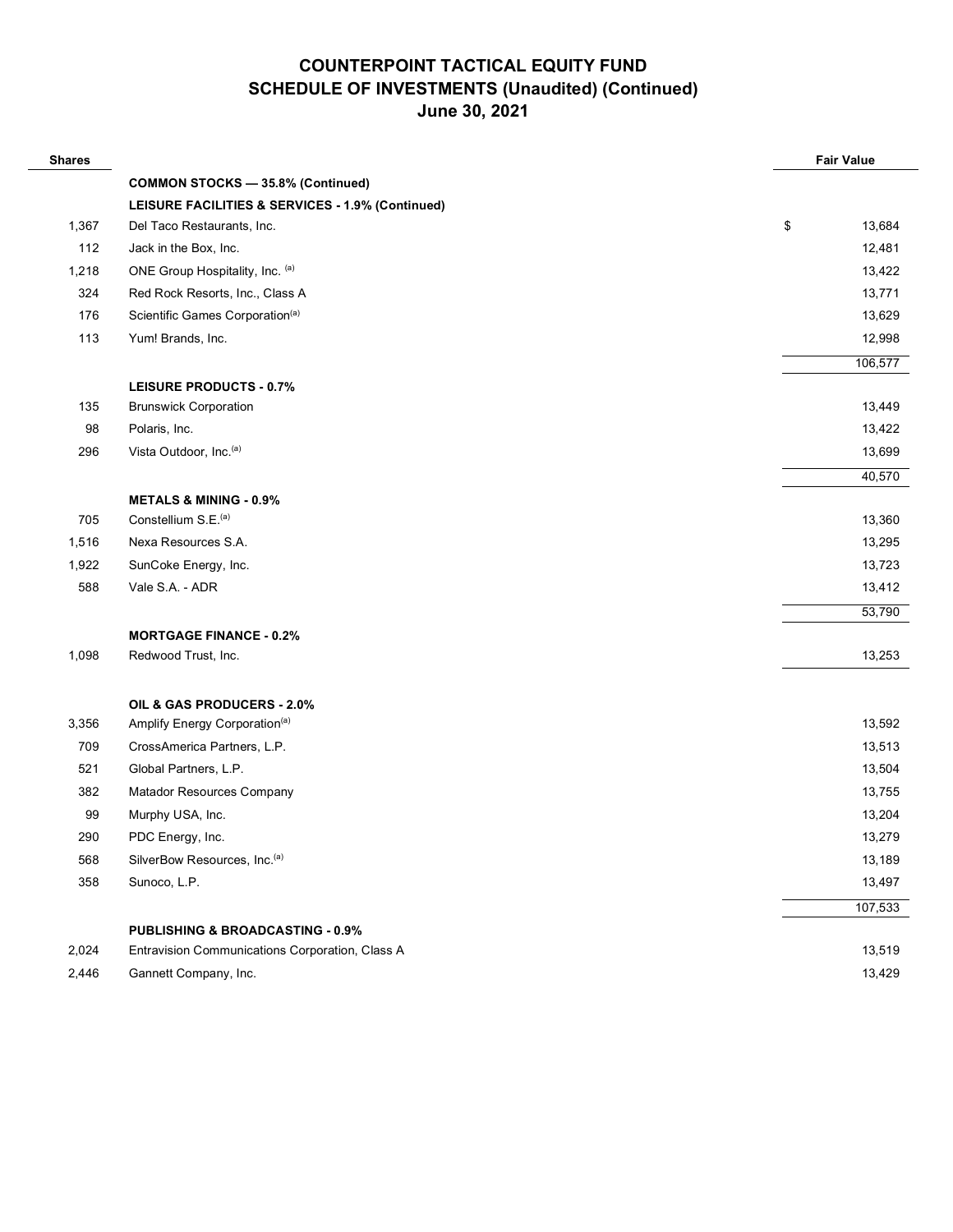| <b>Shares</b> |                                              | <b>Fair Value</b> |
|---------------|----------------------------------------------|-------------------|
|               | <b>COMMON STOCKS - 35.8% (Continued)</b>     |                   |
|               | PUBLISHING & BROADCASTING - 0.9% (Continued) |                   |
| 2,639         | National CineMedia, Inc.                     | \$<br>13,380      |
| 389           | Sinclair Broadcast Group, Inc., Class A      | 12,923            |
|               |                                              | 53,251            |
|               | <b>REAL ESTATE INVESTMENT TRUSTS - 0.2%</b>  |                   |
| 1,038         | Landmark Infrastructure Partners, L.P.       | 13,235            |
|               |                                              |                   |
|               | <b>REAL ESTATE SERVICES - 0.2%</b>           |                   |
| 751           | Realogy Holdings Corporation <sup>(a)</sup>  | 13,683            |
|               |                                              |                   |
|               | <b>RETAIL - CONSUMER STAPLES - 0.9%</b>      |                   |
| 659           | Albertsons Companies, Inc.                   | 12,956            |
| 1,681         | Cia Brasileira de Distribuicao - ADR         | 13,095            |
| 54            | <b>Target Corporation</b>                    | 13,054            |
| 253           | Walgreens Boots Alliance, Inc.               | 13,311            |
|               |                                              | 52,416            |
|               | <b>RETAIL - DISCRETIONARY - 1.9%</b>         |                   |
| 281           | BlueLinx Holdings, Inc.(a)                   | 14,130            |
| 134           | Dick's Sporting Goods, Inc.                  | 13,425            |
| 186           | L Brands, Inc.                               | 13,403            |
| 23            | O'Reilly Automotive, Inc.(a)                 | 13,023            |
| 1,025         | Qurate Retail, Inc. - Series A               | 13,417            |
| 300           | Sonic Automotive, Inc., Class A              | 13,422            |
| 827           | Tilly's, Inc., Class A                       | 13,215            |
| 83            | Williams-Sonoma, Inc.                        | 13,251            |
|               |                                              | 107,286           |
|               | <b>SEMICONDUCTORS - 1.6%</b>                 |                   |
| 94            | Applied Materials, Inc.                      | 13,386            |
| 161           | Cirrus Logic, Inc. <sup>(a)</sup>            | 13,704            |
| 166           | Diodes, Inc.(a)                              | 13,242            |
| 41            | <b>KLA Corporation</b>                       | 13,293            |
| 20            | Lam Research Corporation                     | 13,014            |
| 64            | <b>NXP Semiconductors NV</b>                 | 13,166            |
| 242           | Ultra Clean Holdings, Inc. (a)               | 13,000            |
|               |                                              | 92,805            |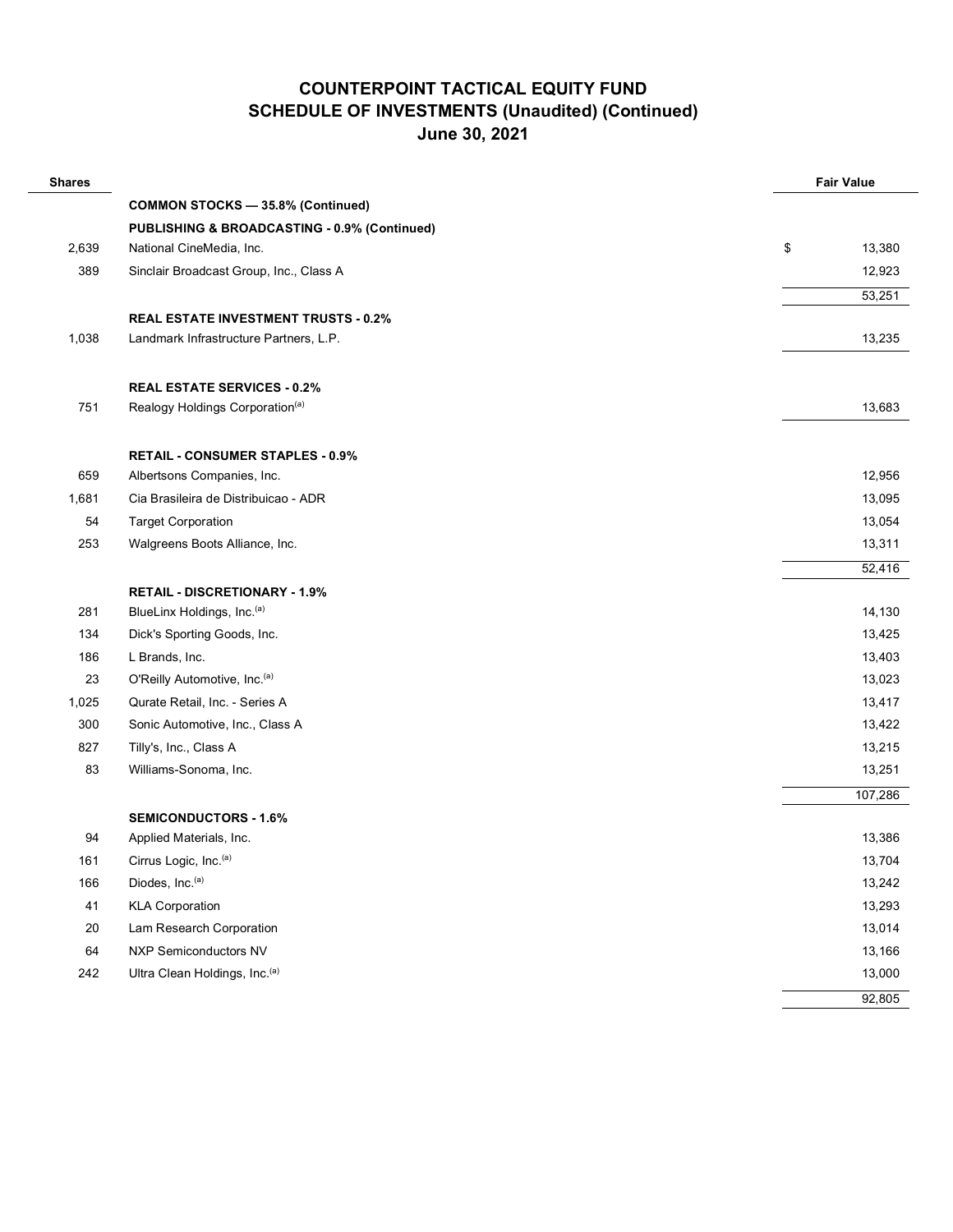| <b>Shares</b> |                                                    | <b>Fair Value</b> |
|---------------|----------------------------------------------------|-------------------|
|               | <b>COMMON STOCKS - 35.8% (Continued)</b>           |                   |
|               | SOFTWARE - 1.8%                                    |                   |
| 234           | Agilysys, Inc. <sup>(a)</sup>                      | \$<br>13,308      |
| 497           | Avaya Holdings Corporation <sup>(a)</sup>          | 13,369            |
| 162           | CommVault Systems, Inc.(a)                         | 12,664            |
| 409           | Donnelley Financial Solutions, Inc. <sup>(a)</sup> | 13,497            |
| 54            | Fortinet, Inc. <sup>(a)</sup>                      | 12,862            |
| 95            | J2 Global, Inc. <sup>(a)</sup>                     | 13,067            |
| 244           | Mimecast Ltd. <sup>(a)</sup>                       | 12,944            |
| 180           | SS&C Technologies Holdings, Inc.                   | 12,971            |
|               |                                                    | 104,682           |
|               | <b>SPECIALTY FINANCE - 1.6%</b>                    |                   |
| 263           | Ally Financial, Inc.                               | 13,108            |
| 808           | Curo Group Holdings Corporation                    | 13,736            |
| 300           | Fidelity National Financial, Inc.                  | 13,038            |
| 212           | First American Financial Corporation               | 13,218            |
| 688           | <b>Navient Corporation</b>                         | 13,299            |
| 207           | PennyMac Financial Services, Inc.                  | 12,776            |
| 237           | Stewart Information Services Corporation           | 13,436            |
|               |                                                    | 92,611            |
|               | <b>STEEL - 0.3%</b>                                |                   |
| 1,528         | Cia Siderurgica Nacional S.A. - ADR                | 13,416            |
|               |                                                    |                   |
|               | <b>TECHNOLOGY HARDWARE - 3.2%</b>                  |                   |
| 1,217         | A10 Networks, Inc. <sup>(a)</sup>                  | 13,704            |
| 36            | Arista Networks, Inc. <sup>(a)</sup>               | 13,043            |
| 116           | Arrow Electronics, Inc.(a)                         | 13,204            |
| 329           | Avnet, Inc.                                        | 13,186            |
| 1,459         | Casa Systems, Inc. <sup>(a)</sup>                  | 12,941            |
| 1,634         | Celestica, Inc. <sup>(a)</sup>                     | 12,827            |
| 132           | Dolby Laboratories, Inc., Class A                  | 12,974            |
| 1,199         | Extreme Networks, Inc. <sup>(a)</sup>              | 13,382            |
| 742           | Flex Ltd. <sup>(a)</sup>                           | 13,260            |
| 91            | Garmin Ltd.                                        | 13,162            |
| 229           | Jabil, Inc.                                        | 13,309            |
| 2,444         | Nokia OYJ - ADR(a)                                 | 13,002            |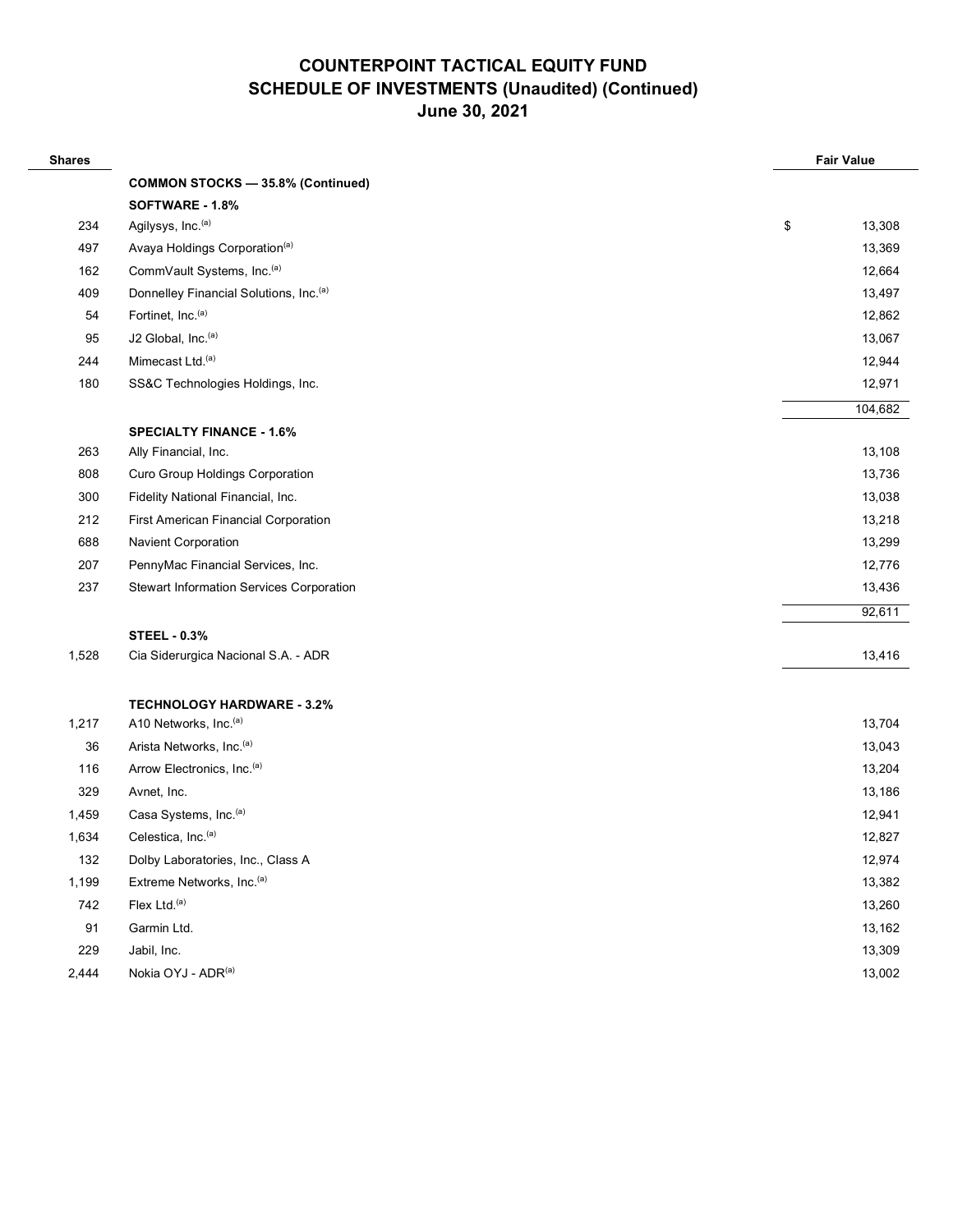| <b>Shares</b> |                                               |    | <b>Fair Value</b> |  |  |
|---------------|-----------------------------------------------|----|-------------------|--|--|
|               | <b>COMMON STOCKS - 35.8% (Continued)</b>      |    |                   |  |  |
|               | <b>TECHNOLOGY HARDWARE - 3.2% (Continued)</b> |    |                   |  |  |
| 1,699         | Ribbon Communications, Inc. <sup>(a)</sup>    | \$ | 12,929            |  |  |
| 108           | <b>SYNNEX Corporation</b>                     |    | 13,150            |  |  |
|               |                                               |    | 184,073           |  |  |
|               | <b>TECHNOLOGY SERVICES - 2.6%</b>             |    |                   |  |  |
| 153           | Booz Allen Hamilton Holding Corporation       |    | 13,033            |  |  |
| 76            | <b>CDW Corporation</b>                        |    | 13,273            |  |  |
| 25            | EPAM Systems, Inc. <sup>(a)</sup>             |    | 12,774            |  |  |
| 291           | Genpact Ltd.                                  |    | 13,220            |  |  |
| 622           | Infosys Ltd. - ADR                            |    | 13,180            |  |  |
| 131           | Insight Enterprises, Inc.(a)                  |    | 13,101            |  |  |
| 129           | Leidos Holdings, Inc.                         |    | 13,042            |  |  |
| 24            | MSCI, Inc.                                    |    | 12,794            |  |  |
| 162           | Perficient, Inc. <sup>(a)</sup>               |    | 13,028            |  |  |
| 131           | TTEC Holdings, Inc.                           |    | 13,505            |  |  |
| 1,684         | Wipro Ltd. - ADR                              |    | 13,152            |  |  |
|               |                                               |    | 144,102           |  |  |
|               | <b>TELECOMMUNICATIONS - 0.2%</b>              |    |                   |  |  |
| 955           | Lumen Technologies, Inc.                      |    | 12,978            |  |  |
|               | <b>TOBACCO &amp; CANNABIS - 0.2%</b>          |    |                   |  |  |
| 970           | Vector Group Ltd.                             |    | 13,716            |  |  |
|               | <b>TRANSPORTATION &amp; LOGISTICS - 0.9%</b>  |    |                   |  |  |
| 1,073         | Capital Product Partners, L.P.                |    | 13,091            |  |  |
| 993           | Golar LNG Ltd. <sup>(a)</sup>                 |    | 13,157            |  |  |
| 290           | Knight-Swift Transportation Holdings, Inc.    |    | 13,183            |  |  |
| 51            | Old Dominion Freight Line, Inc.               |    | 12,944            |  |  |
|               |                                               |    | 52,375            |  |  |
|               | <b>WHOLESALE - CONSUMER STAPLES - 0.2%</b>    |    |                   |  |  |
| 276           | Performance Food Group Company <sup>(a)</sup> |    | 13,383            |  |  |
|               |                                               |    |                   |  |  |
|               | TOTAL COMMON STOCKS (Cost \$2,021,622)        |    | 2,054,998         |  |  |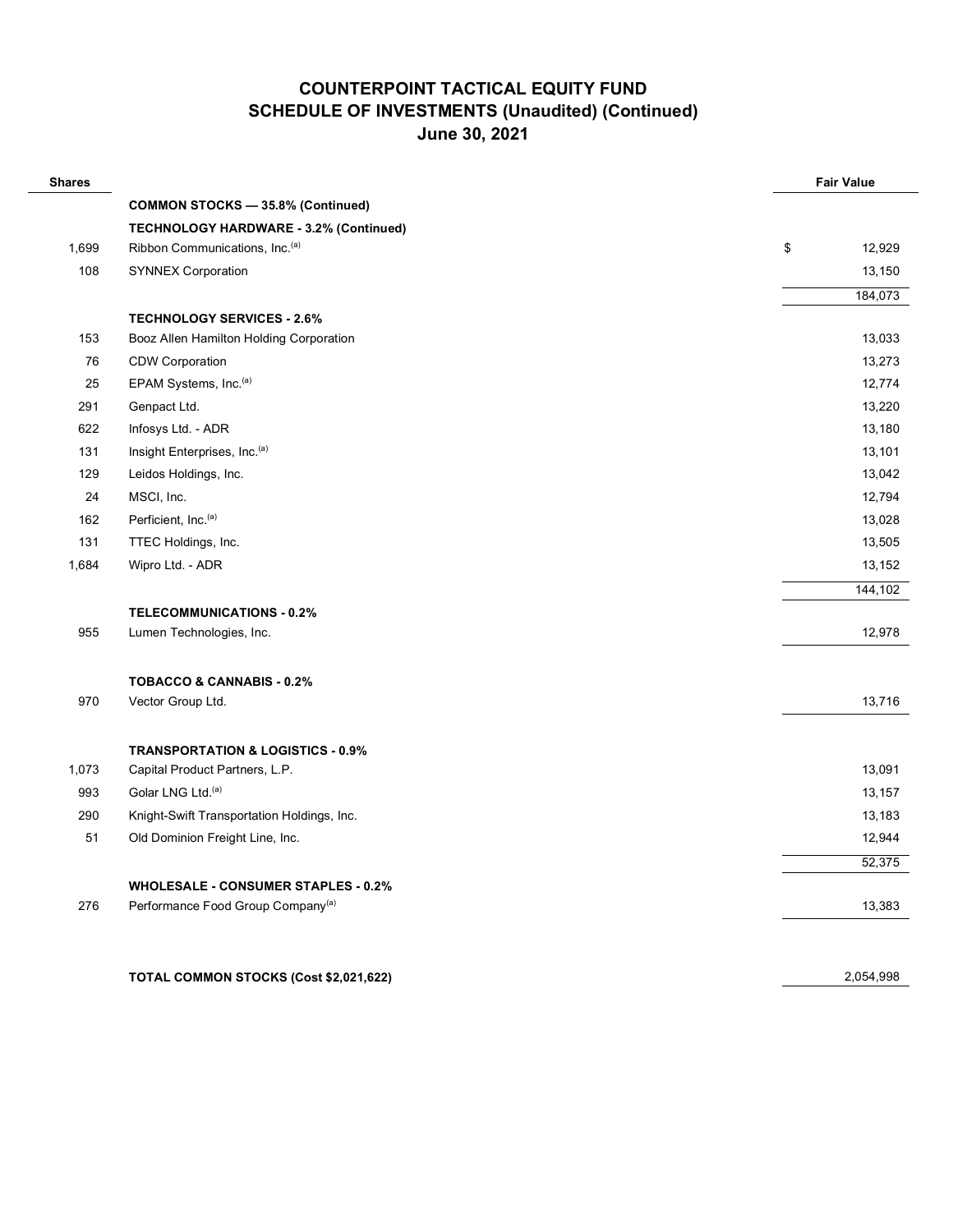| <b>Shares</b>            |                                                                                                                                  |                               |                 | <b>Fair Value</b> |
|--------------------------|----------------------------------------------------------------------------------------------------------------------------------|-------------------------------|-----------------|-------------------|
|                          | <b>EXCHANGE-TRADED FUNDS - 15.1%</b>                                                                                             |                               |                 |                   |
|                          | <b>EQUITY - 15.1%</b>                                                                                                            |                               |                 |                   |
| 2,015                    | SPDR S&P 500 ETF Trust                                                                                                           |                               |                 | \$<br>862,541     |
|                          | TOTAL EXCHANGE-TRADED FUNDS (Cost \$810,953)                                                                                     |                               |                 | 862,541           |
| Principal<br>Amount (\$) |                                                                                                                                  | Coupon<br>Rate <sup>(b)</sup> | <b>Maturity</b> |                   |
|                          | U.S. GOVERNMENT & AGENCIES - 32.1%                                                                                               |                               |                 |                   |
|                          | U.S. TREASURY BILLS - 26.2%                                                                                                      |                               |                 |                   |
| 300,000                  | United States Treasury Bill(d)                                                                                                   | 0.04%                         | 09/09/21        | 299,976           |
| 1,200,000                | United States Treasury Bill(d)                                                                                                   | 0.04%                         | 09/23/21        | 1,199,881         |
|                          |                                                                                                                                  |                               |                 | 1,499,857         |
|                          | <b>U.S. TREASURY INFLATION PROTECTED - 5.9%</b>                                                                                  |                               |                 |                   |
| 300,000                  | United States Treasury Inflation Indexed Bonds                                                                                   | 0.1250                        | 10/15/24        | 336,625           |
|                          | TOTAL U.S. GOVERNMENT & AGENCIES (Cost \$1,817,855)                                                                              |                               |                 | 1,836,482         |
| <b>Shares</b>            |                                                                                                                                  |                               |                 |                   |
|                          | <b>SHORT-TERM INVESTMENTS - 9.9%</b>                                                                                             |                               |                 |                   |
| 564,419                  | <b>MONEY MARKET FUNDS - 9.9%</b><br>Fidelity Government Portfolio, Institutional Class, 0.01% (Cost<br>$$564,419$ <sup>(c)</sup> |                               |                 | 564,419           |
|                          | <b>TOTAL INVESTMENTS - 92.9% (Cost \$5,214,849)</b>                                                                              |                               |                 | \$<br>5,318,440   |
|                          | <b>OTHER ASSETS IN EXCESS OF LIABILITIES-7.1%</b>                                                                                |                               |                 | 409,382           |
|                          | <b>NET ASSETS - 100.0%</b>                                                                                                       |                               |                 | \$<br>5,727,822   |
|                          |                                                                                                                                  |                               |                 |                   |

ADR - American Depositary Receipt

- ETF Exchange-Traded Fund
- LTD Limited Company
- MSCI Morgan Stanley Capital International
- NV Naamioze Vennootschap
- OYJ Julkinen osakeyhtiö
- REIT Real Estate Investment Trust
- S.A. Société Anonyme
- SPDR Standard & Poor's Depositary Receipt
- (a) Non-income producing security.
- (b) Discount rate at time of purchase.
- $(c)$  Rate disclosed is the seven day effective yield as of June 30, 2021.
- (d) All or a portion of this security is pledged as collateral for total return swaps. As of June 30, 2021, the value of the pledged portion is \$1,499,857.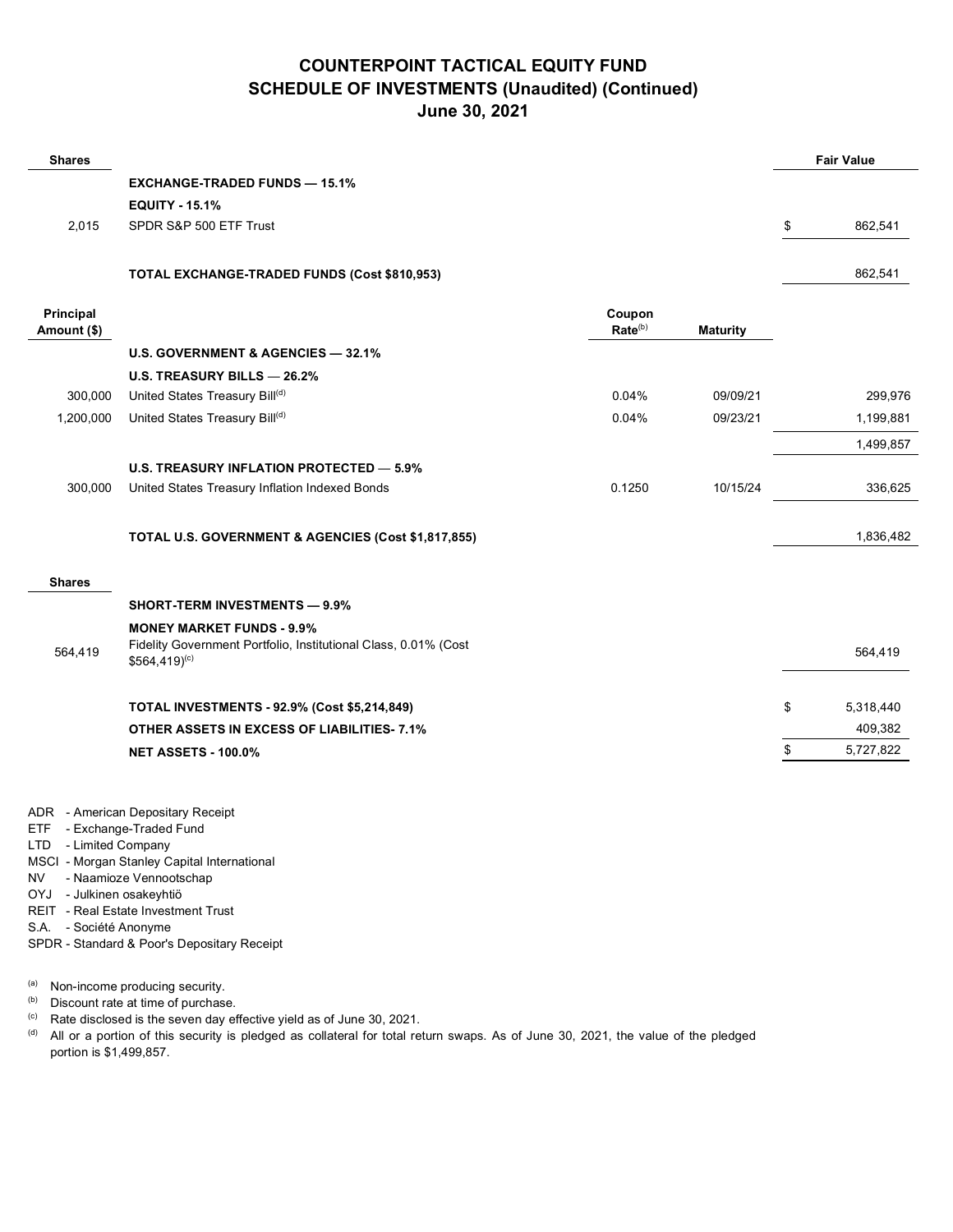#### **COUNTERPOINT TACTICAL EQUITY FUND**

**SCHEDULE OF INVESTMENTS (Unaudited) (Continued) June 30, 2021**

| <b>OUTPERFORMANCE OPTION</b>                        |            |                             |            |               |                        |                       |                    |                    |                     |    |                                           |  |
|-----------------------------------------------------|------------|-----------------------------|------------|---------------|------------------------|-----------------------|--------------------|--------------------|---------------------|----|-------------------------------------------|--|
| <b>Description</b>                                  |            |                             |            | Currency      | Counterparty           | <b>Strike</b><br>Rate |                    | Expiration<br>Date | Notional<br>Amount  |    | Value                                     |  |
| Call                                                |            |                             |            |               |                        |                       |                    |                    |                     |    |                                           |  |
| JPCPCLNG3/JPCPCSHR3 Index Outperformance Option *** |            |                             |            | <b>USD</b>    | JP Morgan              | 2.00%                 |                    | 8/27/2021          | \$2,400,000         | -S | 59,959                                    |  |
| <b>TOTAL RETURN SWAPS</b>                           |            |                             |            |               |                        |                       |                    |                    |                     |    |                                           |  |
| <b>Description</b>                                  | Currency   | Index                       | Spread     | Counterparty  | Number Of<br>Contracts | Maturity<br>Date      | Notional<br>Amount |                    | Upfront<br>Payments |    | Unrealized<br>Appreciation/(Depreciation) |  |
| Long                                                |            |                             |            |               |                        |                       |                    |                    |                     |    |                                           |  |
| JP Morgan International Long Index Basket ***       | <b>USD</b> | 1 Month USD Libor           | 0.35%      | Goldman Sachs | 39,789                 | 7/28/2022             |                    | 4,003,987          | \$                  | s  | (20, 710)                                 |  |
| Strategy Shares Newfound/ReSolve                    |            |                             |            |               |                        |                       |                    |                    |                     |    |                                           |  |
| Robust Momentum ETF                                 | <b>USD</b> | Overnight Bank Funding Rate | 0.45%      | JP Morgan     | 50,000                 | 1/30/2023             |                    | 1.319.000          | $\sim$              |    | 68,600                                    |  |
| SPDR S&P 500 ETF TRUST                              | <b>USD</b> | Overnight Bank Funding Rate | 0.35%      | JP Morgan     | 5.448                  | 6/10/2024             |                    | 2,295,408          |                     |    | 36,663                                    |  |
|                                                     |            |                             |            |               |                        |                       |                    |                    |                     |    | 84,553                                    |  |
| Short                                               |            |                             |            |               |                        |                       |                    |                    |                     |    |                                           |  |
| JP Morgan International Short Index Basket ***      | <b>USD</b> | Overnight Bank Funding Rate | (0.75)%    | JP Morgan     | 39,984                 | 7/28/2022             |                    | 3,996,001          | $\sim$              |    | 34,786                                    |  |
| JP Morgan U.S. Short Index Basket 2 ***             | <b>USD</b> | Overnight Bank Funding Rate | $(0.60)$ % | JP Morgan     | 19,200                 | 4/26/2024             |                    | 2,055,387          |                     |    | 15,195                                    |  |
|                                                     |            |                             |            |               |                        |                       |                    |                    |                     |    | 49,981                                    |  |
|                                                     |            |                             |            |               |                        |                       |                    |                    |                     |    |                                           |  |

\*\*\* The underlying holdings of this security can be found at https://www.counterpointmutualfunds.com/tactical-equity-fund/

\$ 134,534